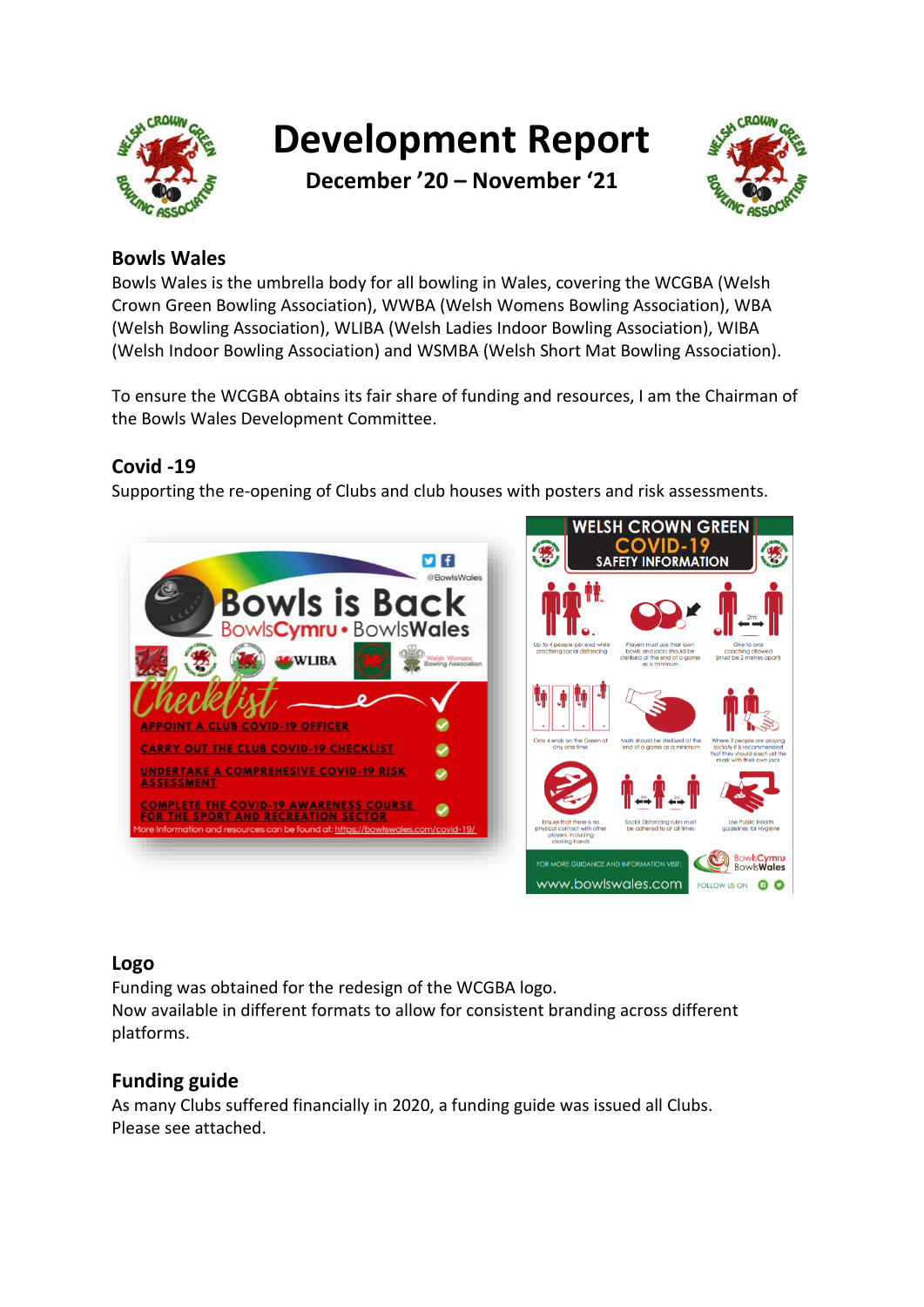#### **Awareness**

In England you had the "Big Bowls Weekend", here in Wales we had a month-long campaign between  $14<sup>th</sup>$  June to  $14<sup>th</sup>$  July.



#### **BCUHB (Betsi Cadwaladr University Health Board)**

I am a member of the Health Board's Engagement Practitioners Forum.

#### **CEO**

We are lucky to have a very proactive CEO in Wales. Trevor has obtained the following funding:

| New website                         | £1,250.00 |
|-------------------------------------|-----------|
| Laser measures                      | £2,820.00 |
| Hardship fund                       | £5,000.00 |
| Coaching and New to bowls £4,500.00 |           |
| Welsh Junior team                   | £2,500.00 |

[www.wcgba.com](http://www.wcgba.com/) For 47 laser measures. For Clubs with financial difficulties.

## **Competitions**

I attended all British and Welsh final during 2021, days with my camera. The pictures are then share on social media to promote the sport.





## **Social media**

County matches and competitions have been promoted on social media this year to try and attract more spectators, but as in previous seasons there has been too many clashes with other events.